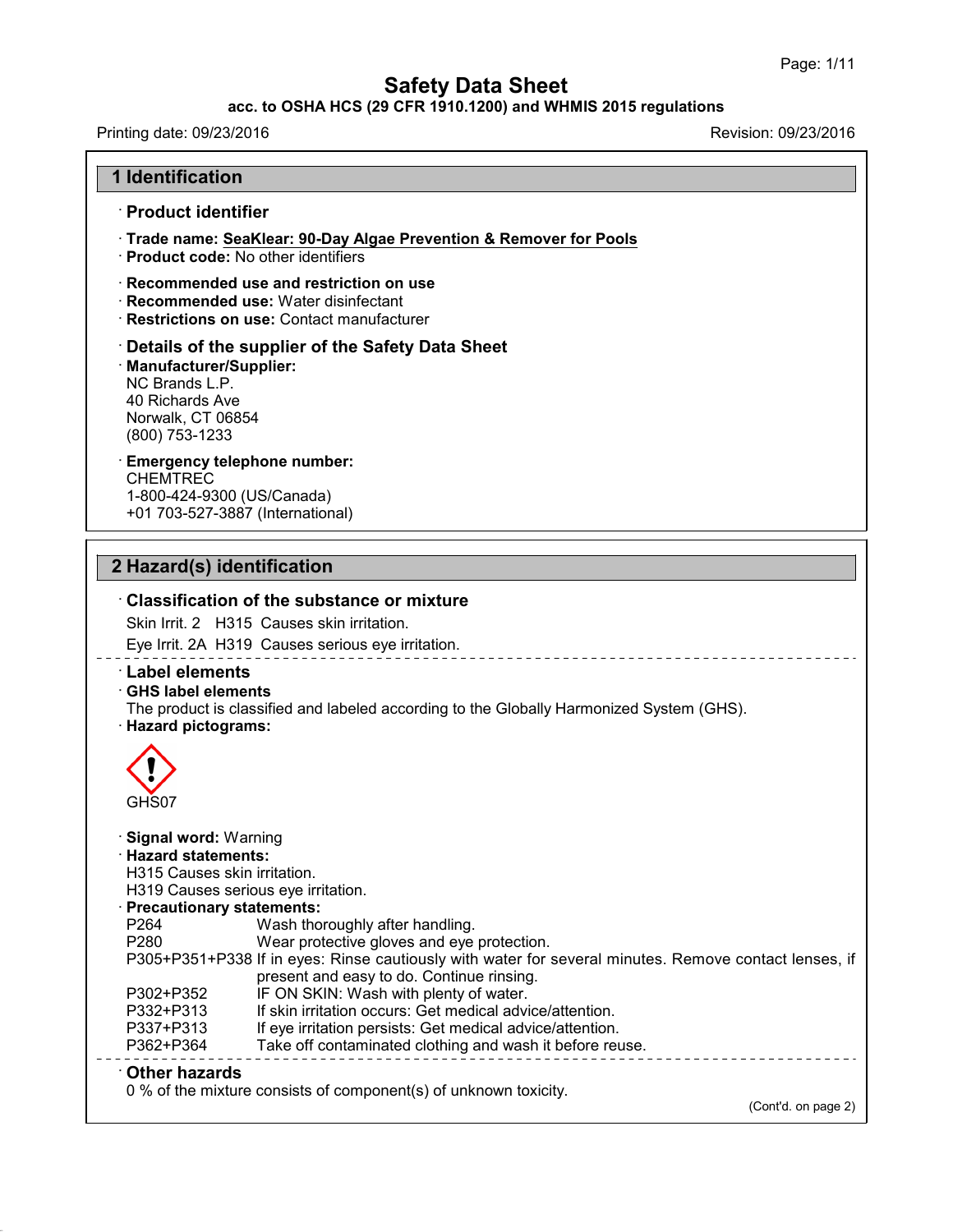**acc. to OSHA HCS (29 CFR 1910.1200) and WHMIS 2015 regulations**

Printing date: 09/23/2016 Revision: 09/23/2016

(Cont'd. of page 1)

**Trade name: SeaKlear: 90-Day Algae Prevention & Remover for Pools**

There are no other hazards not otherwise classified that have been identified.

### **3 Composition/information on ingredients**

#### · **Chemical characterization: Mixtures**

### · **Components:**

| $10 - 20%$<br>7758-99-8 copper sulphate pentahydrate<br>$\Im$ Skin Irrit. 2, H315; Eye Irrit. 2A, H319 | 102-71-6   2,2',2"-nitrilotriethanol | 20-30% |
|--------------------------------------------------------------------------------------------------------|--------------------------------------|--------|
|                                                                                                        |                                      |        |

#### · **Additional information:**

For the listed ingredient(s), the identity and/or exact percentage(s) are being withheld as a trade secret. For the wording of the listed Hazard Statements refer to section 16.

### **4 First-aid measures**

#### · **Description of first aid measures**

- · **After inhalation:** Supply fresh air; consult doctor in case of complaints.
- · **After skin contact:**

Immediately rinse with water.

If skin irritation continues, consult a doctor.

#### · **After eye contact:**

Remove contact lenses if worn, if possible.

Rinse opened eye for several minutes under running water. If symptoms persist, consult a doctor.

#### · **After swallowing:**

Rinse out mouth and then drink plenty of water.

Do not induce vomiting; immediately call for medical help.

· **Most important symptoms and effects, both acute and delayed:**

Irritant to skin and mucous membranes.

Irritant to eyes.

Gastric or intestinal disorders when ingested.

Nausea in case of ingestion.

Vomiting.

Diarrhea.

43.0

· **Indication of any immediate medical attention and special treatment needed:** Treat symptomatically.

### **5 Fire-fighting measures**

### · **Extinguishing media**

· **Suitable extinguishing agents:**

The product is not flammable.

Use fire fighting measures that suit the environment.

### · **For safety reasons unsuitable extinguishing agents:** None.

· **Special hazards arising from the substance or mixture**

Formation of toxic gases is possible during heating or in case of fire.

(Cont'd. on page 3)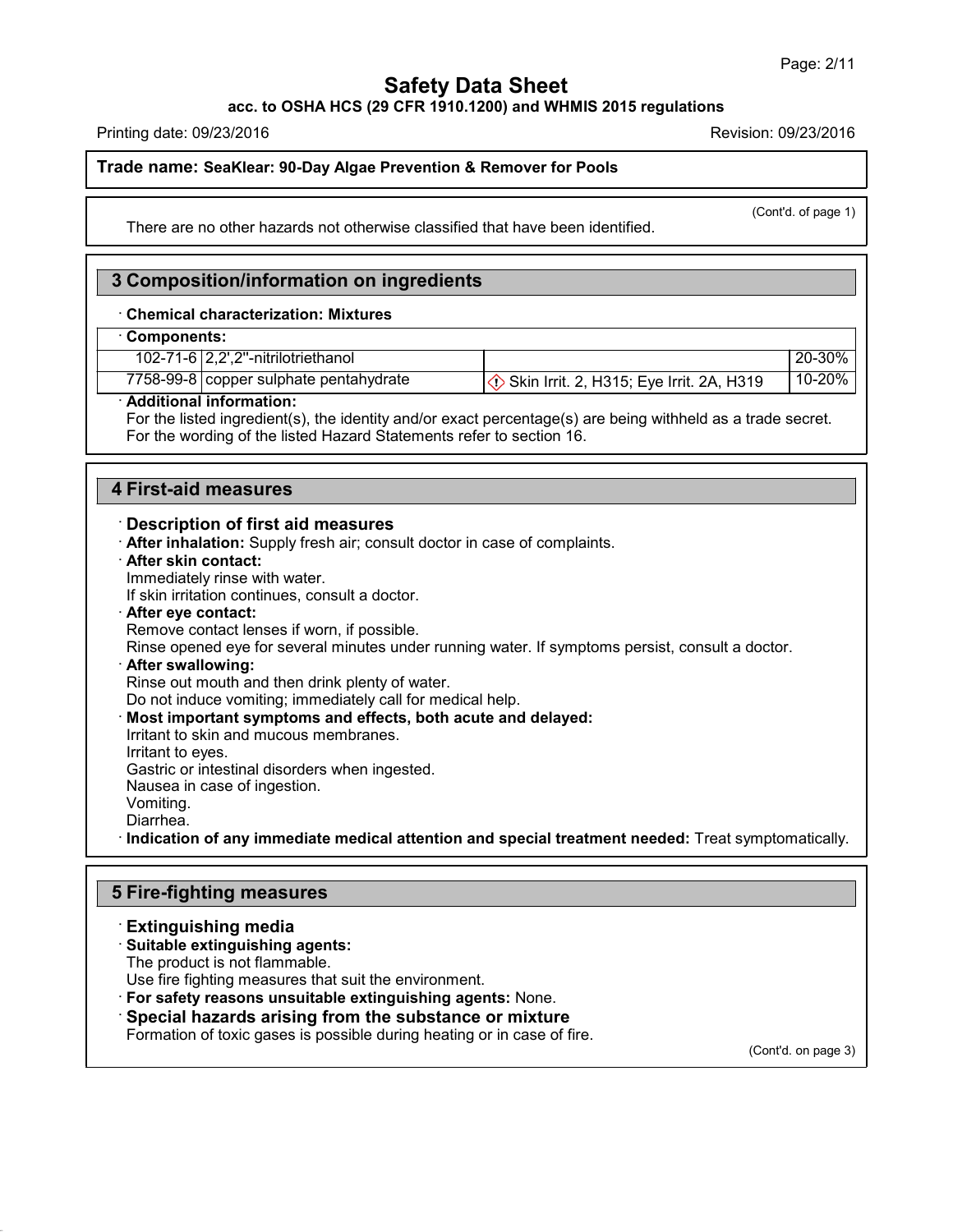### **acc. to OSHA HCS (29 CFR 1910.1200) and WHMIS 2015 regulations**

Printing date: 09/23/2016 Revision: 09/23/2016

**Trade name: SeaKlear: 90-Day Algae Prevention & Remover for Pools**

(Cont'd. of page 2)

### · **Advice for firefighters**

· **Protective equipment:**

Wear self-contained respiratory protective device.

Wear fully protective suit.

### **6 Accidental release measures**

· **Personal precautions, protective equipment and emergency procedures:** Ensure adequate ventilation.

Use personal protective equipment as required.

## · **Environmental precautions:**

Do not allow to enter sewers/ surface or ground water.

Inform respective authorities in case of seepage into water course or sewage system.

#### · **Methods and material for containment and cleaning up:**

Absorb with liquid-binding material (sand, diatomite, acid binders, universal binders, sawdust). Send for recovery or disposal in suitable receptacles.

### · **Reference to other sections:**

See Section 7 for information on safe handling.

- See Section 8 for information on personal protection equipment.
- See Section 13 for disposal information.

### **7 Handling and storage**

### · **Handling**

· **Precautions for safe handling:**

Use only in well ventilated areas.

- Avoid contact with the eyes and skin.
- Keep out of reach of children.

Avoid breathing mist, vapors, or spray.

· **Information about protection against explosions and fires:**

Keep respiratory protective device available.

### · **Conditions for safe storage, including any incompatibilities**

· **Storage**

43.0

· **Requirements to be met by storerooms and receptacles:**

Storage area should be dry and well-ventilated.

- Store only in the original receptacle.
- · **Information about storage in one common storage facility:** Store away from foodstuffs.
- Do not store together with acids.
- Do not store together with alkalis (caustic solutions).
- Store away from oxidizing agents.
- Store away from reducing agents.
- · **Specific end use(s):** No relevant information available.

(Cont'd. on page 4)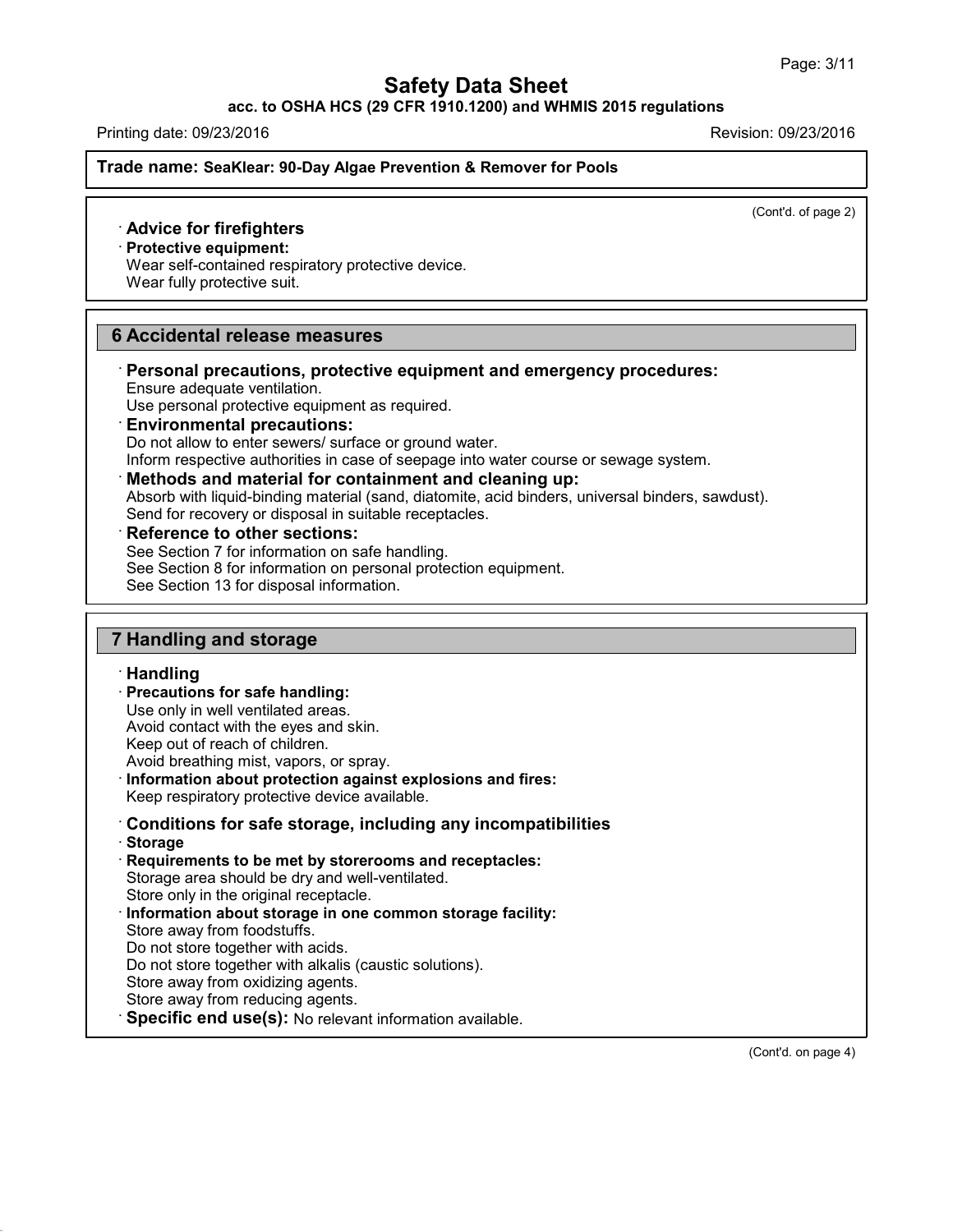**acc. to OSHA HCS (29 CFR 1910.1200) and WHMIS 2015 regulations**

Printing date: 09/23/2016 **Printing date:** 09/23/2016

Г

43.0

## **Trade name: SeaKlear: 90-Day Algae Prevention & Remover for Pools**

(Cont'd. of page 3)

|                                                    | 8 Exposure controls/personal protection                                                                                                                                                                                                                                                                                                                                                                                                            |  |
|----------------------------------------------------|----------------------------------------------------------------------------------------------------------------------------------------------------------------------------------------------------------------------------------------------------------------------------------------------------------------------------------------------------------------------------------------------------------------------------------------------------|--|
| <b>Control parameters</b>                          |                                                                                                                                                                                                                                                                                                                                                                                                                                                    |  |
|                                                    | Components with limit values that require monitoring at the workplace:                                                                                                                                                                                                                                                                                                                                                                             |  |
|                                                    | 102-71-6 2,2',2"-nitrilotriethanol                                                                                                                                                                                                                                                                                                                                                                                                                 |  |
| <b>TLV (USA)</b>                                   | Long-term value: 5 mg/m <sup>3</sup>                                                                                                                                                                                                                                                                                                                                                                                                               |  |
| EL (Canada)                                        | Long-term value: 5 mg/m <sup>3</sup>                                                                                                                                                                                                                                                                                                                                                                                                               |  |
| EV (Canada)                                        | Long-term value: 3.1 mg/m <sup>3</sup> , 0.5 ppm                                                                                                                                                                                                                                                                                                                                                                                                   |  |
|                                                    | LMPE (Mexico) Long-term value: $5 \text{ mg/m}^3$                                                                                                                                                                                                                                                                                                                                                                                                  |  |
| <b>Exposure controls</b><br>· Protection of hands: | · Personal protective equipment:<br>· General protective and hygienic measures:<br>The usual precautionary measures for handling chemicals should be followed.<br>Keep away from foodstuffs, beverages and feed.<br>Wash hands before breaks and at the end of work.<br>Avoid contact with the eyes and skin.<br>· Engineering controls: No relevant information available.<br>· Breathing equipment: Not required under normal conditions of use. |  |
| · Eye protection:                                  | Protective gloves<br>The glove material has to be impermeable and resistant to the product/ the substance/ the preparation.<br>Safety glasses                                                                                                                                                                                                                                                                                                      |  |
|                                                    | · Body protection: Not required under normal conditions of use.<br>Limitation and supervision of exposure into the environment<br>Avoid release to the environment.                                                                                                                                                                                                                                                                                |  |
|                                                    | 9 Physical and chemical properties                                                                                                                                                                                                                                                                                                                                                                                                                 |  |
|                                                    | Information on basic physical and chemical properties                                                                                                                                                                                                                                                                                                                                                                                              |  |
| · Appearance:                                      |                                                                                                                                                                                                                                                                                                                                                                                                                                                    |  |
| Form:                                              | Liquid                                                                                                                                                                                                                                                                                                                                                                                                                                             |  |
| Color:                                             | <b>Blue</b>                                                                                                                                                                                                                                                                                                                                                                                                                                        |  |

| · Odor:<br><b>Odor threshold:</b><br>· pH-value: | Mild<br>Not determined.<br>8-9 |   |  |
|--------------------------------------------------|--------------------------------|---|--|
| · Melting point/Melting range:                   | Not determined.                |   |  |
|                                                  |                                | . |  |

(Cont'd. on page 5)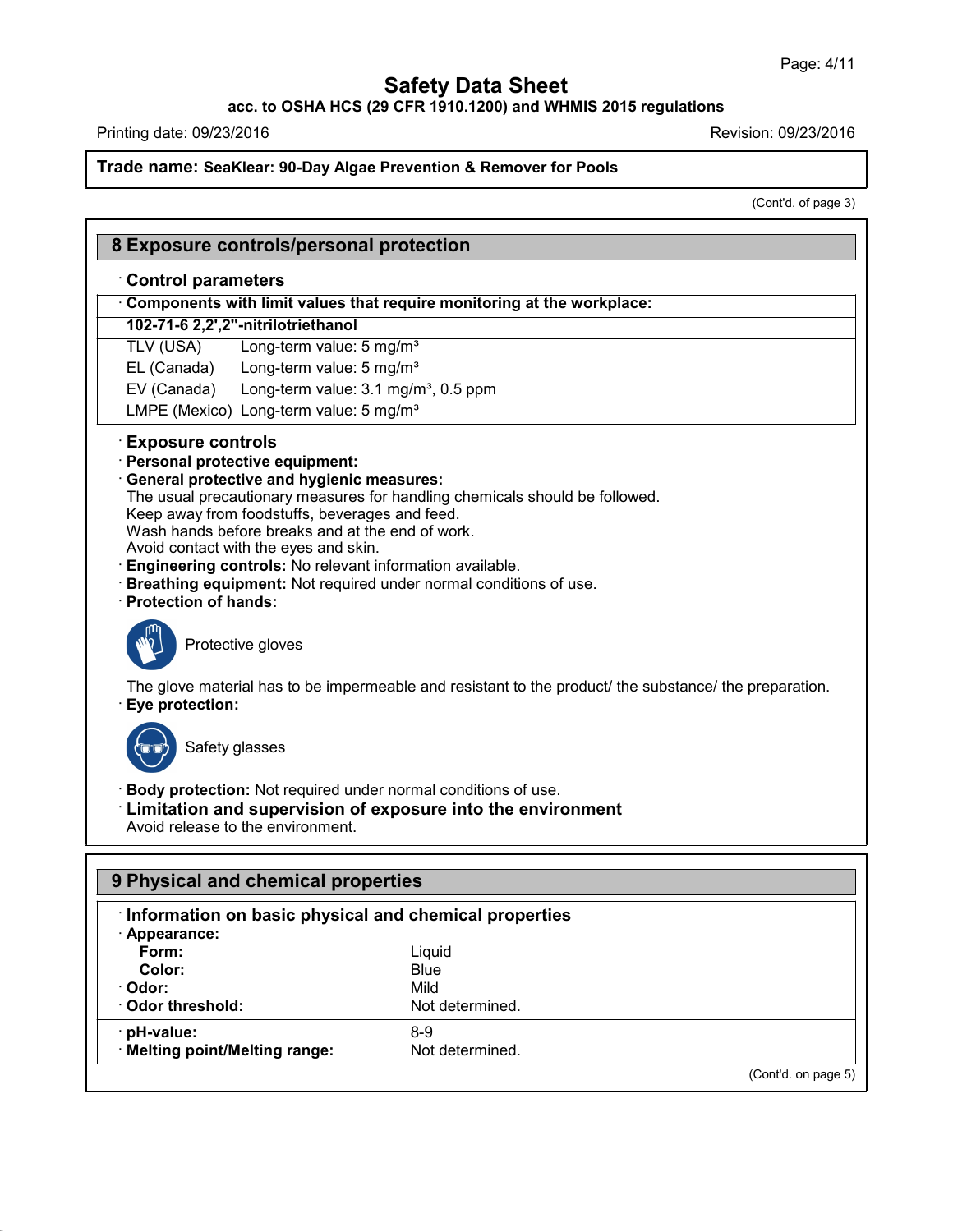**acc. to OSHA HCS (29 CFR 1910.1200) and WHMIS 2015 regulations**

Printing date: 09/23/2016 Revision: 09/23/2016

### **Trade name: SeaKlear: 90-Day Algae Prevention & Remover for Pools**

|                                                            | (Cont'd. of page 4)                           |
|------------------------------------------------------------|-----------------------------------------------|
| <b>Boiling point/Boiling range:</b>                        | 100 °C (212 °F)                               |
| · Flash point:                                             | 180 °C (356 °F)                               |
| · Flammability (solid, gaseous):                           | Not applicable.                               |
| Auto-ignition temperature:                                 | Not applicable.                               |
| <b>Decomposition temperature:</b>                          | Not determined.                               |
| Danger of explosion:                                       | Product does not present an explosion hazard. |
| <b>Explosion limits</b>                                    |                                               |
| Lower:                                                     | Not determined.                               |
| Upper:                                                     | Not determined.                               |
| <b>Oxidizing properties:</b>                               | Non-oxidizing.                                |
| · Vapor pressure:                                          | Not determined.                               |
| <b>Density:</b>                                            |                                               |
| <b>Relative density:</b>                                   | Not determined.                               |
| Vapor density:                                             | Not determined.                               |
| <b>Evaporation rate:</b>                                   | Not determined.                               |
| · Solubility in / Miscibility with                         |                                               |
| Water:                                                     | Fully miscible.                               |
| · Partition coefficient (n-octanol/water): Not determined. |                                               |
| $\cdot$ Viscosity                                          |                                               |
| Dynamic:                                                   | Not determined.                               |
| Kinematic:                                                 | Not determined.                               |
| <b>Other information</b>                                   | No relevant information available.            |

## **10 Stability and reactivity**

· **Reactivity:** No relevant information available.

- · **Chemical stability:** Stable under normal temperatures and pressures.
- · **Thermal decomposition / conditions to be avoided:** To avoid thermal decomposition, do not overheat.

## · **Possibility of hazardous reactions:**

Reacts with strong acids and alkali. Reacts with oxidizing agents.

Reacts with reducing agents.

### · **Conditions to avoid:**

Avoid acids.

Reacts with reducing agents.

### · **Incompatible materials:**

Strong acids

43.0

Reducing agents.

## · **Hazardous decomposition products:**

Carbon monoxide and carbon dioxide Nitrogen oxides (NOx)

(Cont'd. on page 6)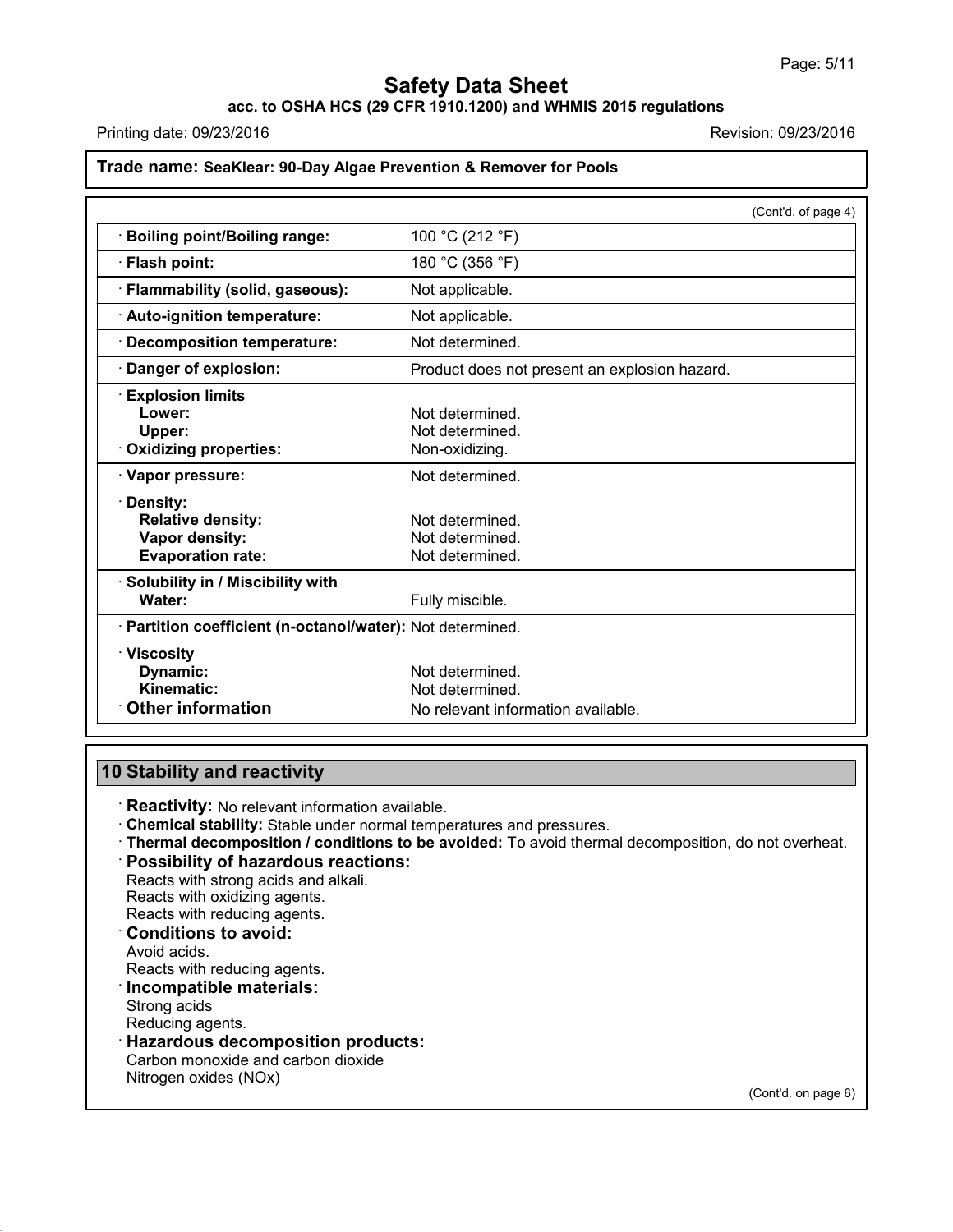**acc. to OSHA HCS (29 CFR 1910.1200) and WHMIS 2015 regulations**

Printing date: 09/23/2016 Revision: 09/23/2016

**Trade name: SeaKlear: 90-Day Algae Prevention & Remover for Pools**

(Cont'd. of page 5)

Copper oxides.

### **11 Toxicological information**

· **Information on toxicological effects**

- · **Acute toxicity:**
- · **LD/LC50 values that are relevant for classification:** None.
- · **Primary irritant effect:**
- · **On the skin:** Irritant to skin and mucous membranes.
- · **On the eye:** Irritating effect.
- · **Sensitization:** Based on available data, the classification criteria are not met.

· **IARC (International Agency for Research on Cancer):**

None of the ingredients are listed.

· **NTP (National Toxicology Program):**

None of the ingredients are listed.

### · **OSHA-Ca (Occupational Safety & Health Administration):**

None of the ingredients are listed.

· **Probable route(s) of exposure:**

Ingestion.

Inhalation.

Eye contact.

Skin contact.

- · **Acute effects (acute toxicity, irritation and corrosivity):** Irritating to eyes and skin.
- · **Repeated dose toxicity:** No relevant information available.
- · **CMR effects (carcinogenity, mutagenicity and toxicity for reproduction)**
- · **Germ cell mutagenicity:** Based on available data, the classification criteria are not met.
- · **Carcinogenicity:** Based on available data, the classification criteria are not met.
- · **Reproductive toxicity:** Based on available data, the classification criteria are not met.
- · **STOT-single exposure:** Based on available data, the classification criteria are not met.
- · **STOT-repeated exposure:** Based on available data, the classification criteria are not met.
- · **Aspiration hazard:** Based on available data, the classification criteria are not met.

### **12 Ecological information**

· **Toxicity**

43.0

- · **Aquatic toxicity** Toxic to aquatic life with long lasting effects.
- · **Persistence and degradability** No relevant information available.
- · **Bioaccumulative potential:** No relevant information available.
- · **Mobility in soil:** No relevant information available.
- · **Ecotoxical effects:**
- · **Remark:** Toxic for fish
- · **Additional ecological information**
- · **General notes:** Do not allow product to reach ground water, water course or sewage system.

(Cont'd. on page 7)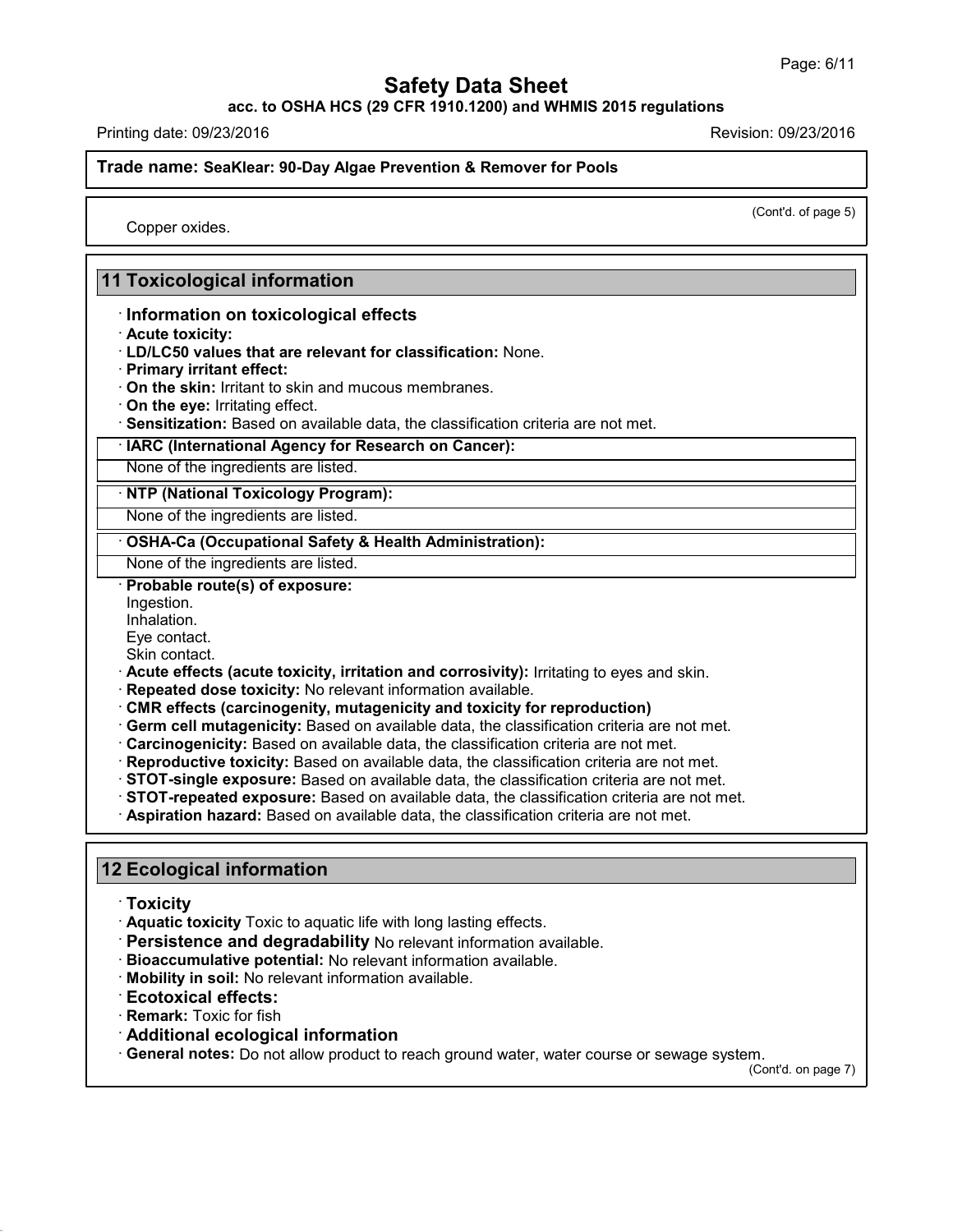**acc. to OSHA HCS (29 CFR 1910.1200) and WHMIS 2015 regulations**

Printing date: 09/23/2016 Revision: 09/23/2016

**Trade name: SeaKlear: 90-Day Algae Prevention & Remover for Pools**

(Cont'd. of page 6)

### · **Results of PBT and vPvB assessment**

· **PBT:** Not applicable.

· **vPvB:** Not applicable.

· **Other adverse effects:** No relevant information available.

## **13 Disposal considerations**

### · **Waste treatment methods**

#### · **Recommendation:**

43.0

Non-refillable Container. If empty: Do not reuse or refill this container. Offer for recycling if available. If Partly Filled: Call your local solid waste agency or (1-800-CLEANUP) for disposal instructions. Never place unused product down any indoor or outdoor drain.

### · **Uncleaned packagings**

· **Recommendation:** Disposal must be made according to official regulations.

| <b>14 Transport information</b>                         |                                                                                                                                                                                                    |
|---------------------------------------------------------|----------------------------------------------------------------------------------------------------------------------------------------------------------------------------------------------------|
| · UN-Number<br>$\cdot$ DOT<br>· ADR, IMDG, IATA         | Not regulated.<br><b>UN3082</b>                                                                                                                                                                    |
| · UN proper shipping name<br>$\cdot$ DOT<br>$\cdot$ ADR | Not regulated.<br>ENVIRONMENTALLY HAZARDOUS SUBSTANCE,<br>LIQUID, N.O.S. (COPPER SULPHATE<br>PENTAHYDRATE)                                                                                         |
| · IMDG<br>$\cdot$ IATA                                  | ENVIRONMENTALLY HAZARDOUS SUBSTANCE,<br>LIQUID, N.O.S. (COPPER SULPHATE<br>PENTAHYDRATE), MARINE POLLUTANT<br>Environmentally hazardous substance, liquid, n.o.s.<br>(Copper sulfate pentahydrate) |
| Transport hazard class(es)                              |                                                                                                                                                                                                    |
| $\cdot$ DOT<br>· Class                                  | Not regulated.                                                                                                                                                                                     |
| $\cdot$ ADR                                             |                                                                                                                                                                                                    |
|                                                         |                                                                                                                                                                                                    |
| · Class                                                 | 9 (M6) Miscellaneous dangerous substances and<br>articles                                                                                                                                          |
|                                                         | (Cont'd. on page 8)                                                                                                                                                                                |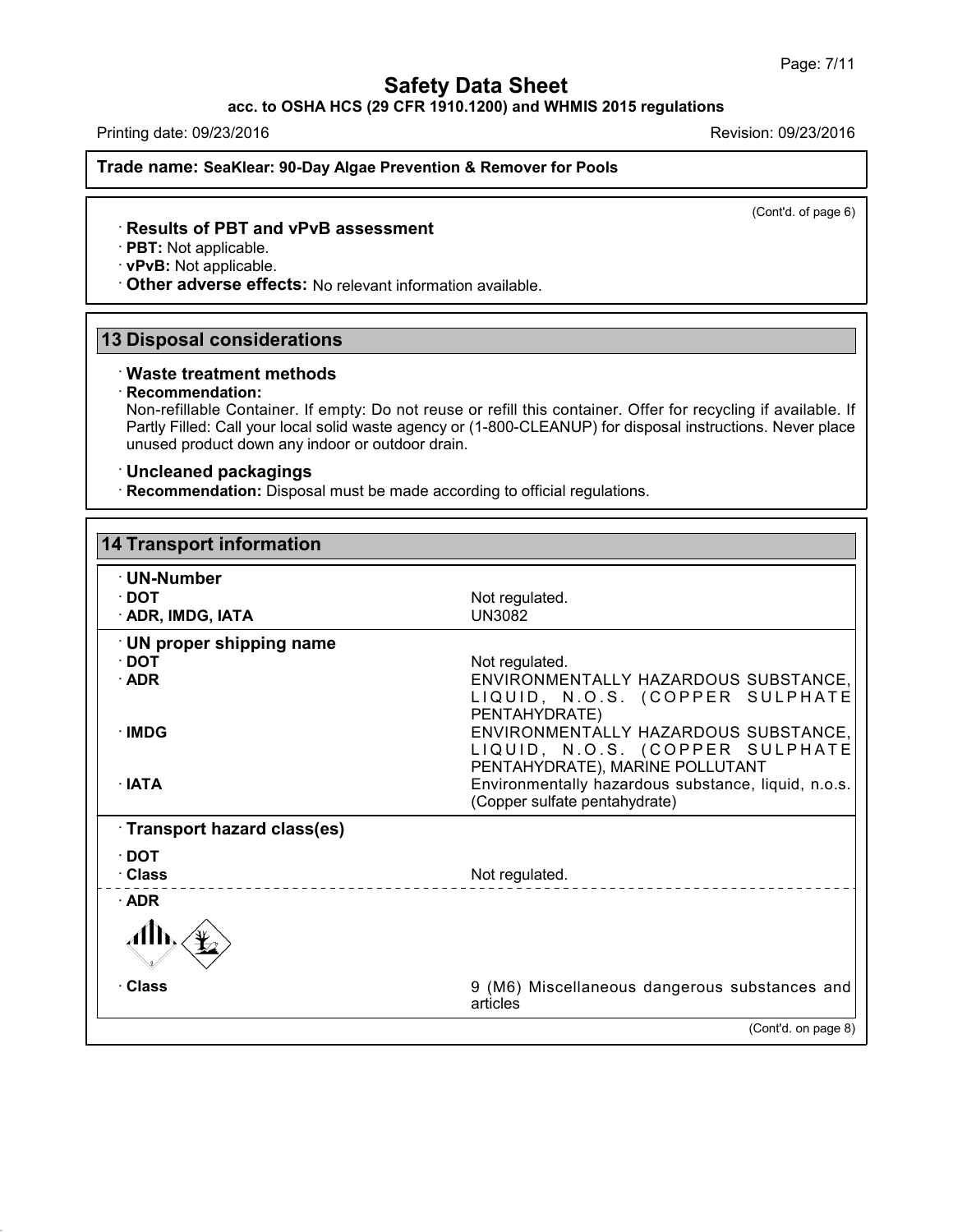**acc. to OSHA HCS (29 CFR 1910.1200) and WHMIS 2015 regulations**

Printing date: 09/23/2016 **Printing date:** 09/23/2016

43.0

|                                                                                   | (Cont'd. of page 7)                                                                                                                                                                                                                                                                                                                                                                                         |
|-----------------------------------------------------------------------------------|-------------------------------------------------------------------------------------------------------------------------------------------------------------------------------------------------------------------------------------------------------------------------------------------------------------------------------------------------------------------------------------------------------------|
| · Label                                                                           | 9                                                                                                                                                                                                                                                                                                                                                                                                           |
| · IMDG, IATA                                                                      |                                                                                                                                                                                                                                                                                                                                                                                                             |
| Alb.                                                                              |                                                                                                                                                                                                                                                                                                                                                                                                             |
| · Class<br>· Label                                                                | 9 Miscellaneous dangerous substances and articles<br>9                                                                                                                                                                                                                                                                                                                                                      |
| · Packing group<br>$\cdot$ DOT<br>· ADR, IMDG, IATA                               | Not regulated.<br>Ш                                                                                                                                                                                                                                                                                                                                                                                         |
| <b>Environmental hazards</b><br>· Marine pollutant:                               | Product contains environmentally hazardous<br>substances: copper sulphate pentahydrate<br>Symbol (fish and tree)                                                                                                                                                                                                                                                                                            |
| Special precautions for user<br>· Danger code (Kemler):<br>· EMS Number:          | Warning: Miscellaneous dangerous substances and<br>articles<br>90<br>$F-A, S-F$                                                                                                                                                                                                                                                                                                                             |
| Transport in bulk according to Annex II of<br><b>MARPOL73/78 and the IBC Code</b> | Not applicable.                                                                                                                                                                                                                                                                                                                                                                                             |
| Transport/Additional information:                                                 | Not regulated when carried in single or combination<br>packaging containing a net quantity of 5L or less for<br>liquids or 5 kg or less for solids per the following:<br>DOT: 171.4(c)(2)<br><b>ADR: SP 375</b><br>IMDG: 2.10.2.7<br>IATA: special provision A197                                                                                                                                           |
| $\cdot$ DOT                                                                       | Product is additionally classified as a MARINE<br>POLLUTANT based on MARPOL and DOT rules.<br>Labeling as a MARINE POLLUTANT is not required for<br>non-bulk single package shipments by motor vehicle,<br>rail car or aircraft. Bulk packaging consists of a<br>maximum capacity of greater than 450L (119 gallons)<br>for a liquid and a maximum net mass greater than<br>400kg (882 pounds) for a solid. |

(Cont'd. on page 9)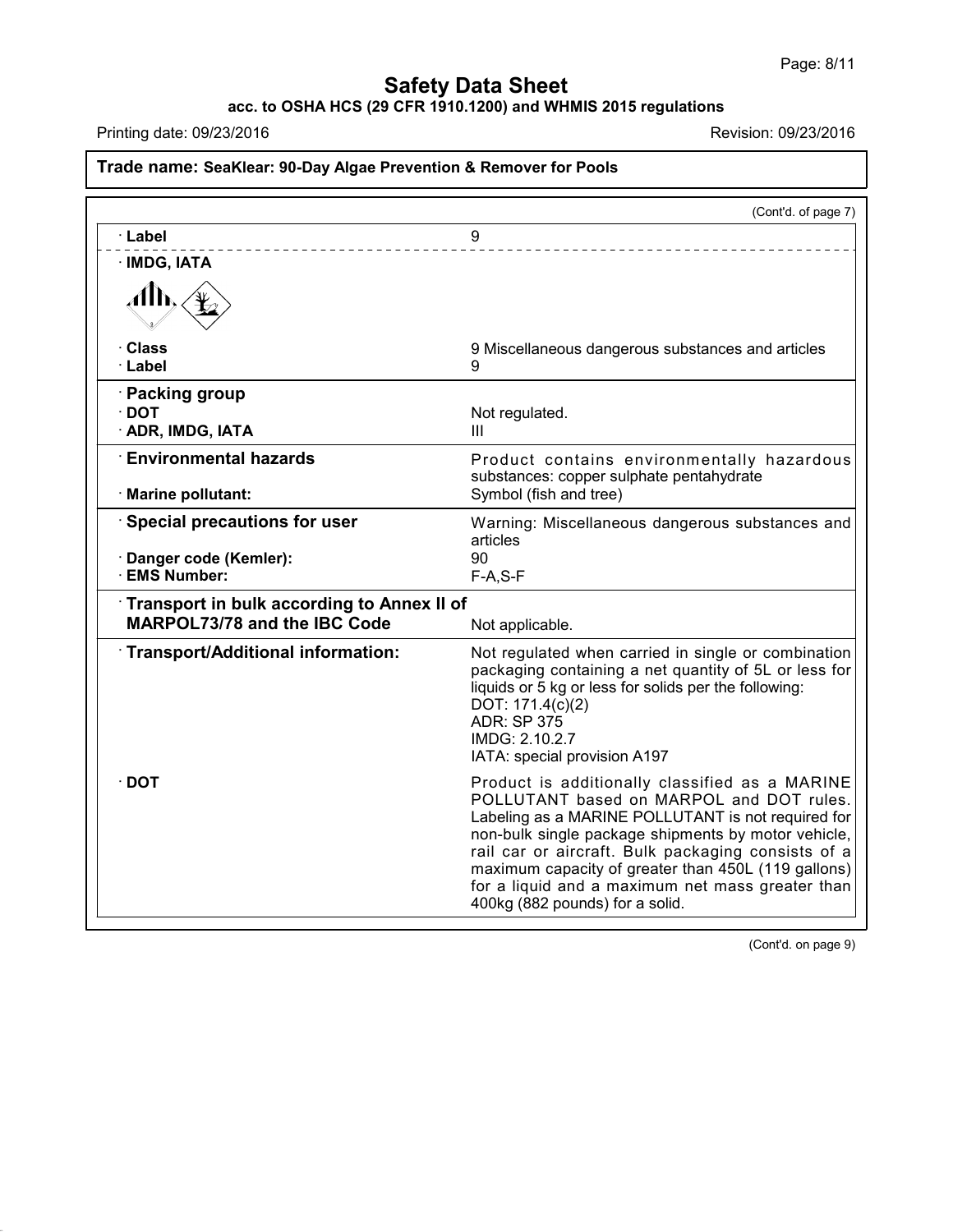**acc. to OSHA HCS (29 CFR 1910.1200) and WHMIS 2015 regulations**

Printing date: 09/23/2016 **Printing date:** 09/23/2016

43.0

**Trade name: SeaKlear: 90-Day Algae Prevention & Remover for Pools**

(Cont'd. of page 8)

| mixture<br>· United States (USA)<br>· SARA                                                            | $\cdot$ Safety, health and environmental regulations/legislation specific for the substance or                                                                                                                                                                                                                                                                                                                                                       |
|-------------------------------------------------------------------------------------------------------|------------------------------------------------------------------------------------------------------------------------------------------------------------------------------------------------------------------------------------------------------------------------------------------------------------------------------------------------------------------------------------------------------------------------------------------------------|
| · Section 302 (extremely hazardous substances):                                                       |                                                                                                                                                                                                                                                                                                                                                                                                                                                      |
| None of the ingredients are listed.                                                                   |                                                                                                                                                                                                                                                                                                                                                                                                                                                      |
| Section 355 (extremely hazardous substances):                                                         |                                                                                                                                                                                                                                                                                                                                                                                                                                                      |
| None of the ingredients are listed.                                                                   |                                                                                                                                                                                                                                                                                                                                                                                                                                                      |
| · Section 313 (Specific toxic chemical listings):                                                     |                                                                                                                                                                                                                                                                                                                                                                                                                                                      |
| None of the ingredients are listed.                                                                   |                                                                                                                                                                                                                                                                                                                                                                                                                                                      |
| · TSCA (Toxic Substances Control Act)                                                                 |                                                                                                                                                                                                                                                                                                                                                                                                                                                      |
| All ingredients are listed.                                                                           |                                                                                                                                                                                                                                                                                                                                                                                                                                                      |
| · Proposition 65 (California)                                                                         |                                                                                                                                                                                                                                                                                                                                                                                                                                                      |
| Chemicals known to cause cancer:                                                                      |                                                                                                                                                                                                                                                                                                                                                                                                                                                      |
| None of the ingredients are listed.                                                                   |                                                                                                                                                                                                                                                                                                                                                                                                                                                      |
| Chemicals known to cause reproductive toxicity for females:                                           |                                                                                                                                                                                                                                                                                                                                                                                                                                                      |
| None of the ingredients are listed.                                                                   |                                                                                                                                                                                                                                                                                                                                                                                                                                                      |
| Chemicals known to cause reproductive toxicity for males:                                             |                                                                                                                                                                                                                                                                                                                                                                                                                                                      |
| None of the ingredients are listed.                                                                   |                                                                                                                                                                                                                                                                                                                                                                                                                                                      |
| Chemicals known to cause developmental toxicity:                                                      |                                                                                                                                                                                                                                                                                                                                                                                                                                                      |
| None of the ingredients are listed.                                                                   |                                                                                                                                                                                                                                                                                                                                                                                                                                                      |
| Carcinogenic categories                                                                               |                                                                                                                                                                                                                                                                                                                                                                                                                                                      |
| <b>EPA (Environmental Protection Agency):</b>                                                         |                                                                                                                                                                                                                                                                                                                                                                                                                                                      |
| None of the ingredients are listed.                                                                   |                                                                                                                                                                                                                                                                                                                                                                                                                                                      |
| · Federal Insecticide, Fungicide, and Rodenticide Act (FIFRA)<br>EPA Product Registration #: 45729-5. | This chemical is a pesticide product registered by the Environmental Protection Agency and is subject to<br>certain labeling requirements under federal pesticide law. These requirements differ from the<br>classification criteria and hazard information required for safety data sheets, and for workplace labels of<br>non-pesticide chemicals. Following is the hazard information as required on the pesticide label:<br>(Cont'd. on page 10) |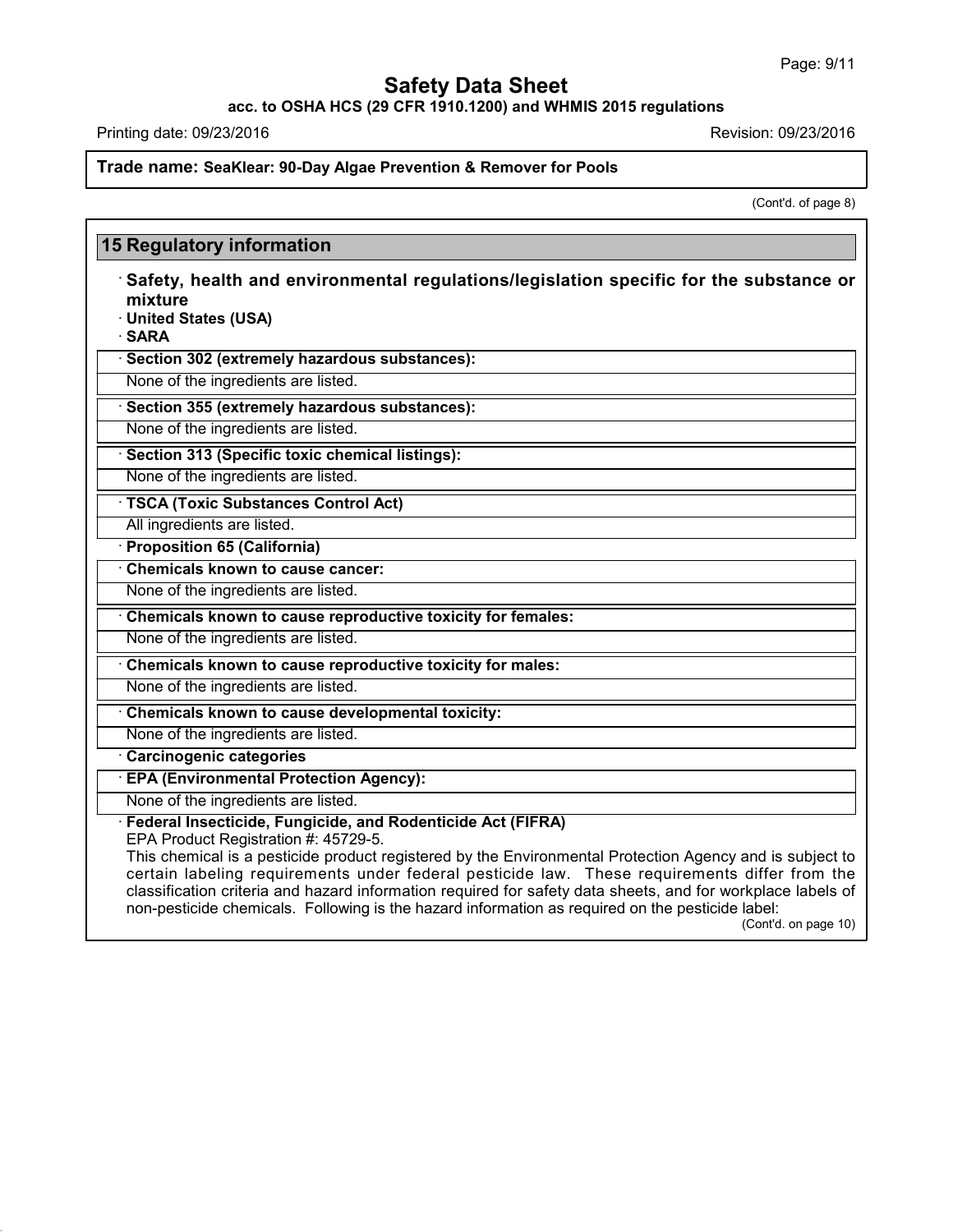### **acc. to OSHA HCS (29 CFR 1910.1200) and WHMIS 2015 regulations**

Printing date: 09/23/2016 Revision: 09/23/2016

**CAUTION** 

**Trade name: SeaKlear: 90-Day Algae Prevention & Remover for Pools**

(Cont'd. of page 9)

KEEP OUT OF REACH OF CHILDREN

PRECAUTIONARY STATEMENTS

#### HAZARDS TO HUMANS AND DOMESTIC ANIMALS

CAUTION. Harmful if swallowed. Causes moderate eye irritation. Avoid contact with skin, eyes, or clothing. Wash thoroughly with soap and water after handling and before eating, drinking, and chewing gum, using tobacco or using the toilet. Remove contaminated clothing and wash before reuse.

ENVIRONMENTAL HAZARDS

This product is toxic to fish. Treated effluent should not be discharged in lakes, ponds, or public water.

· **IARC (International Agency for Research on Cancer):**

None of the ingredients are listed.

· **NIOSH-Ca (National Institute for Occupational Safety and Health):**

None of the ingredients are listed.

· **Canadian Domestic Substances List (DSL):**

All ingredients are listed.

· **Chemical safety assessment:** A Chemical Safety Assessment has notbeen carried out.

### **16 Other information**

43.0

This information is based on our present knowledge. However, this shall not constitute a guarantee for any specific product features and shall not establish a legally valid contractual relationship.

#### · **Date of preparation / last revision** 09/23/2016 / -

· **Abbreviations and acronyms:** ADR: European Agreement concerning the International Carriage of Dangerous Goods by Road IMDG: International Maritime Code for Dangerous Goods DOT: US Department of Transportation IATA: International Air Transport Association CAS: Chemical Abstracts Service (division of the American Chemical Society) LC50: Lethal concentration, 50 percent LD50: Lethal dose, 50 percent PBT: Persistent, Bioaccumulative and Toxic vPvB: very Persistent and very Bioaccumulative NIOSH: National Institute for Occupational Safety OSHA: Occupational Safety & Health LDLo: Lowest Lethal Dose Observed Skin Irrit. 2: Skin corrosion/irritation – Category 2 Eye Irrit.2A: Serious eye damage/eye irritation – Category 2A · **Sources**

(Cont'd. on page 11)